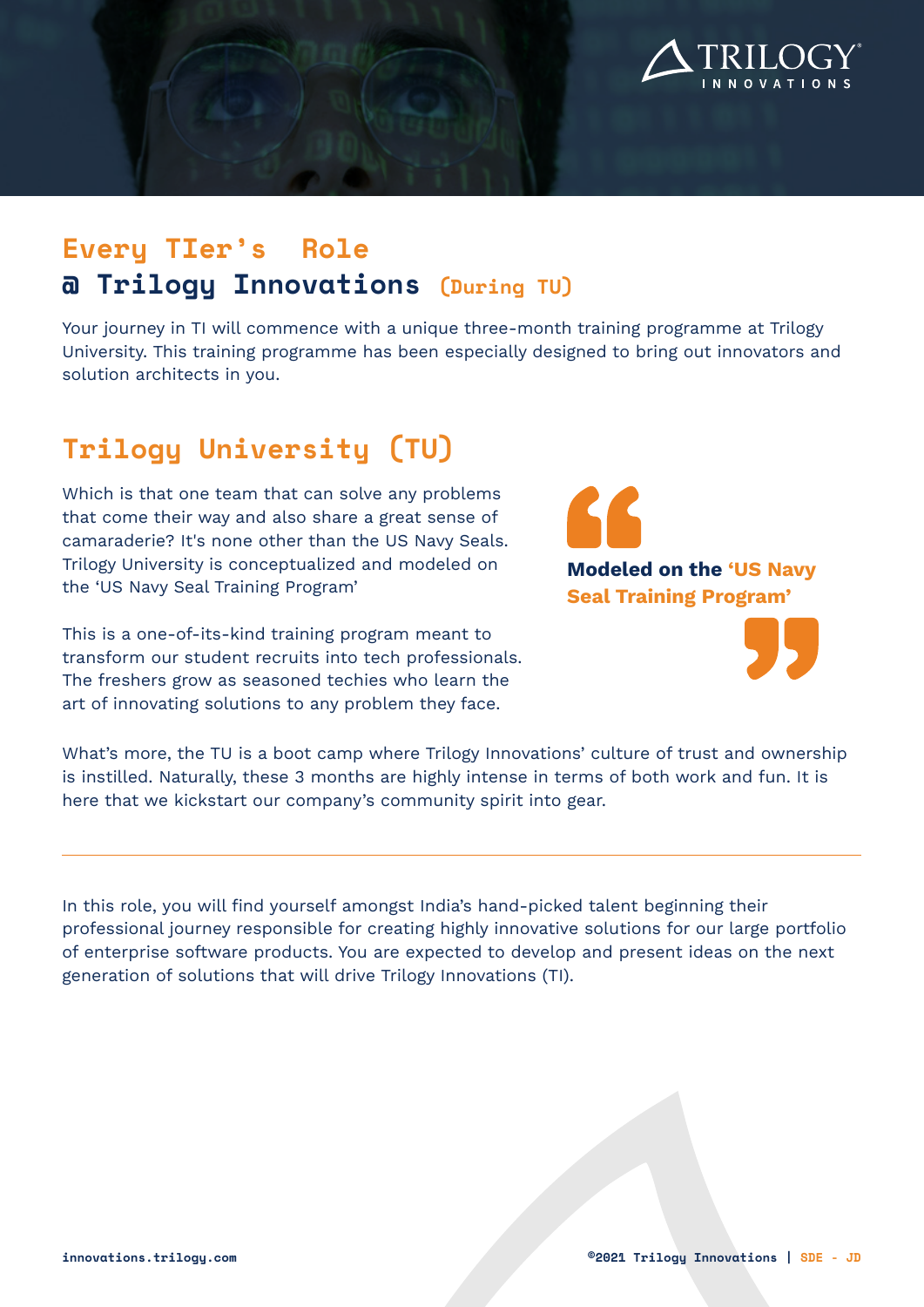

## **You'll spend your time:**

### **Track Phase - 4 WEEKS**

- Learn new technologies
- Solve assignments
- Work with different platforms used in TI
- Interact with Trilogy leaders on a weekly basis
- Learn important soft-skills like customer interaction, business pitch presentation

#### **Section Phase - 8 WEEKS**

- Pitch your ideas based on a theme to our leaders
- Refine your ideas based on feedback
- Finalize on a particular idea
- Execution of the idea
- Coming up with the final pitch

### **Key Responsibilities**

- To make sure you learn all the technologies taught during the first month
- Coming up with new end to end solutions to a valuable problem •
- Writing and executing good and efficient code •
- Coordinating with all the teams (external/ internal) involved •
- Taking ownership of getting the project done in the given timeline •
- $\bullet\,$  Receiving and sharing regular feedback from and to the TU management team

### **What you will be doing**

- Learning something new each day •
- Conducting deep research on topics
- Pitching multiple ideas to leaders
- Interacting with everyone in the organization
- Interacting with customers on a regular basis
- Interacting and creating a relationship with your mentors and batchmates
- Driving your idea with complete ownership

### **What you will NOT be doing**

- Working on side projects/projects of less value •
- Working in isolation •
- Working hard without having any fun •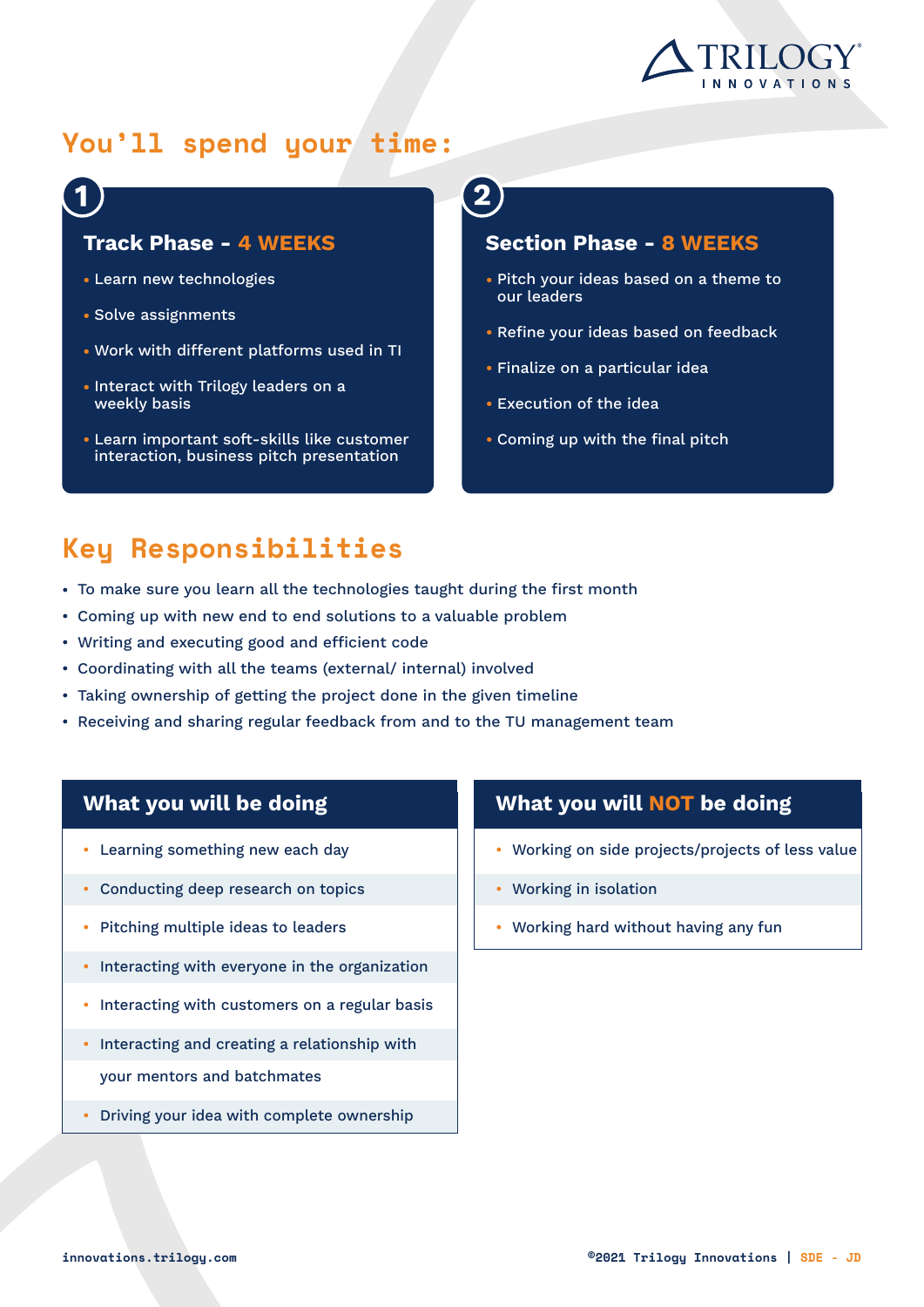

### **Must have skills**



Hands-on in coding (at least 1 scripting & 1 OOP language)



Good problem-solving skills



System design basics



Good communications skills



Good analytical skills

#### **Good to Have skills**

- **→ UI/Frontend skills**
- **→ 1 or more research papers in a specific domain ML/Cloud/AI, etc**

# **Every TIer's Role @ Trilogy Innovations (Post TU)**

Trilogy University is your gateway to the vast world of Trilogy Innovations. So, make most of your time as a student for a successful transition to the Trilogy family.

In this role, you have joined an exceptional crew, a very passionate team responsible for creating highly innovative solutions for our large portfolio of enterprise software products. You will advance the frontiers of what is possible with software and ratcheting up its impact on business and the world. You will work on some of the world's most pressing problems and unearth solutions that add tremendous business value by learning and applying exciting new technologies, cloud, ML, Innovation, breakthrough, doing better scalability and more.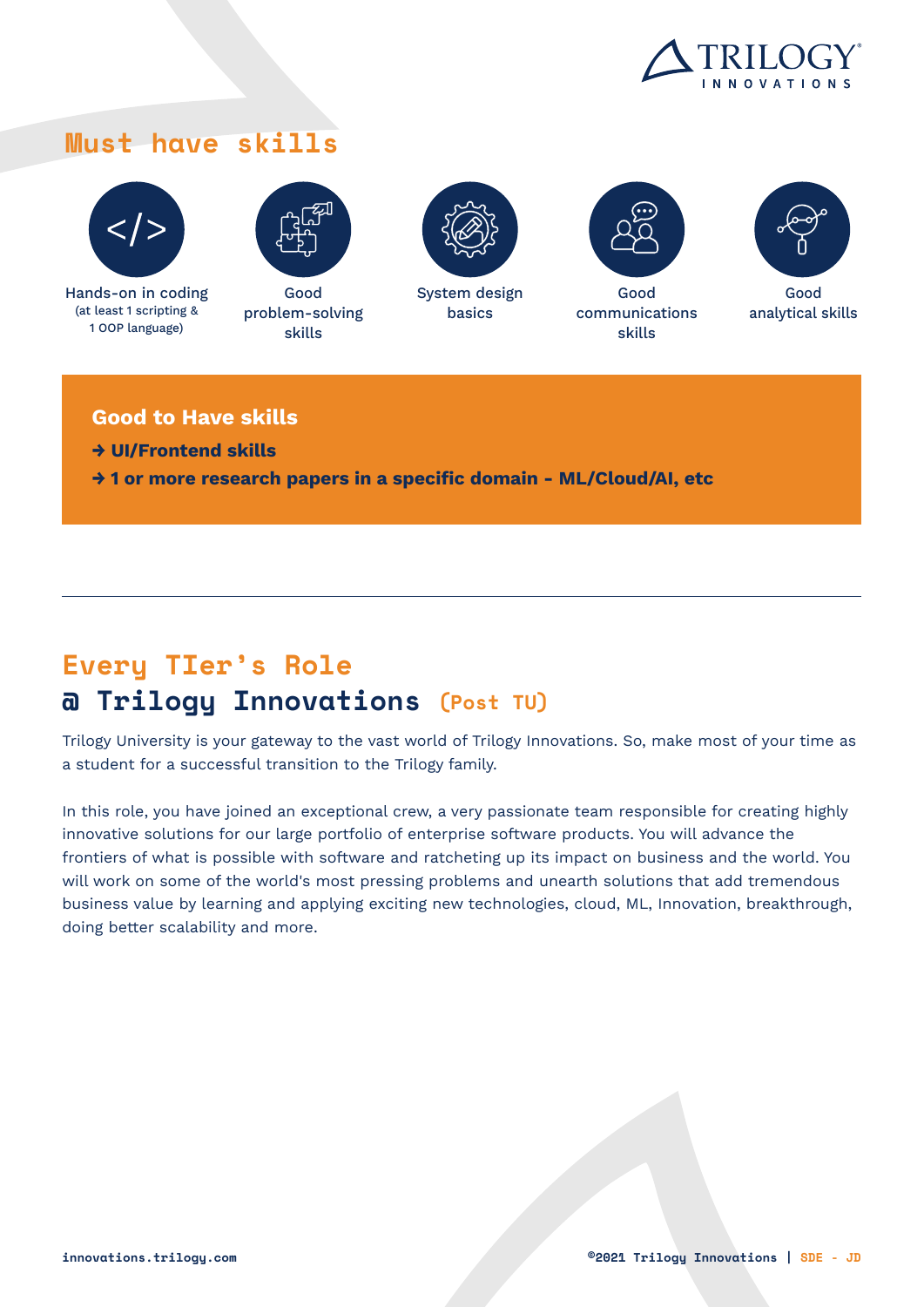

## **Every TIer's Role @ Trilogy Innovations (Post TU)**

### **You'll spend your time:**

- Researching in-depth to build an understanding of the product and its market space
- $\bullet$  Identifying patterns in complex systems and seeing ways to make them 10x simpler
- Designing software that maximizes the use of existing code and services. You will apply low code/no code principles to solving the major, intractable problems of enterprise software development.
- Solving problems using "latest" technology, never on old and at times solving problems with what is going to be significant technology of future
- Making the most important decisions on technical solutions, top of the line technology and technical design decisions alongside your VP for the project, such as:
	- $\bullet$  What are the core data structures used by the app? Why were they chosen? How are they mapped or applied to the domain of the problem? What were the tradeoffs or alternatives?
	- Are there any important or valuable algorithms? What insights led to choosing them?
	- Are important third-party components/technologies used? Why were they selected? Are they the right ones today? Were they ever?
	- $\bullet$  And similar decisions to be made regarding competitors, internal and external APIs, limitations, components and fundamental technical decisions.

### **What you will be doing**

- Work on different design problems every 60 days. •
- Learn and work on a wide variety of products with distinct tech stacks and business domains.
- Constantly challenged with assignments that make iterative progress on a larger problem or be smaller and targeted design problems.
- Directly work with customers to solve difficult problems.

### **What you will NOT be doing**

- Implementing features from a requirement list
- Performing "tasks" assigned by a "manager" •
- Waiting for feedback to come to you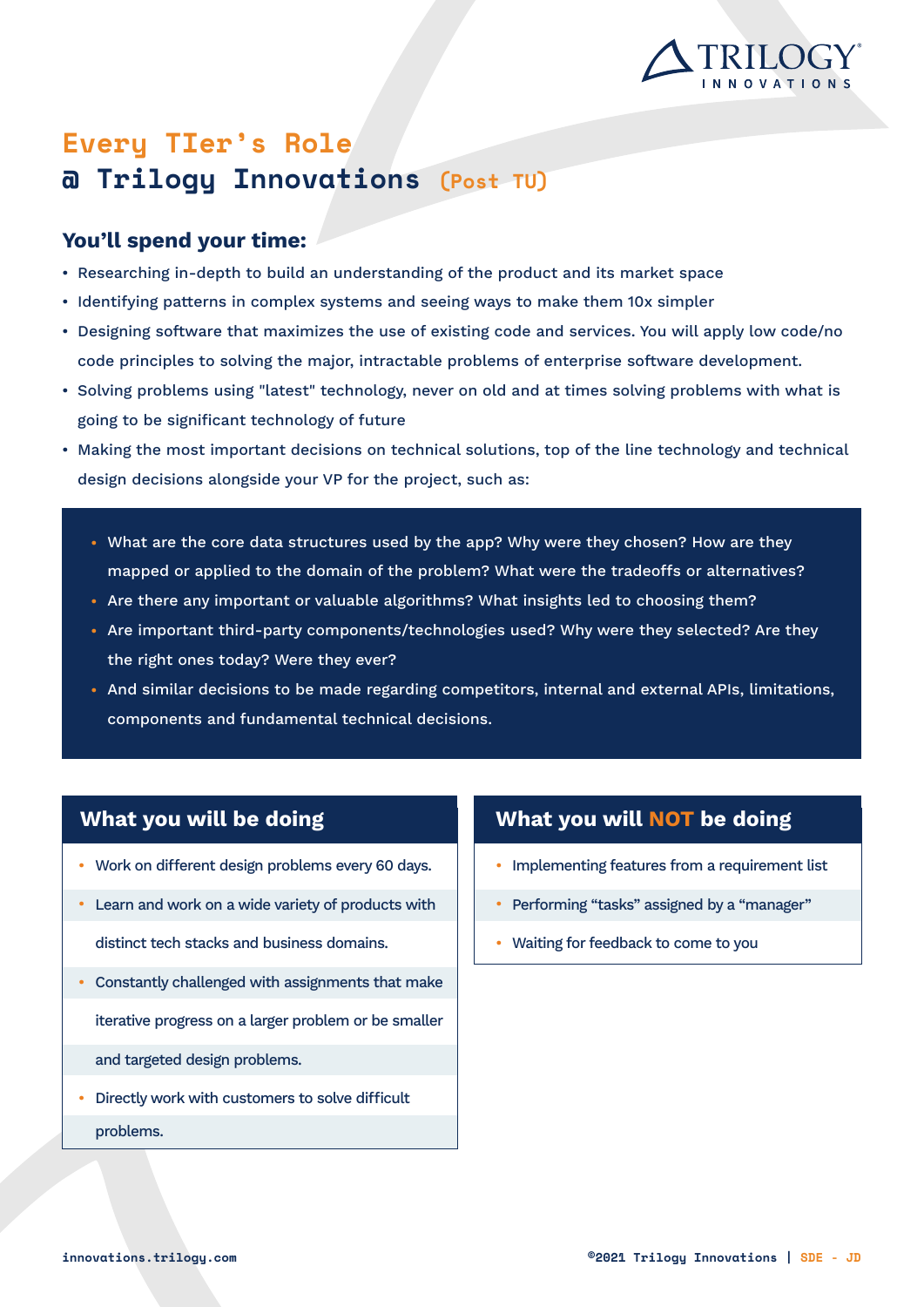

# **Every TIer's Role @ Trilogy Innovations (Post TU)**

#### **You will**

**Dive Deep:** Interview product owners to understand their problems, pitch ideas and build solutions.

**Customer Obsession:** Hone the art of taking your customer along on the solution journey, and learn to appreciate that it is just as important as building good software.

**Communicate:** Learn to demonstrate progress and highlight problems rather than "provide updates"

**Own the product:** Act like a CEO for the product. Make decisions independently and learn to communicate them in a way that elicits constructive feedback and debate.

**Deliver Results:** Write code, review code, debug, investigate bugs and outages, deploy software, and support it.

**Be Curious:** Seek out new problems to solve that can deliver business value, write a 6 pager and pitch to your VP/CEO with conviction

**Think Big:** Wear a product management cap, come up with the next set of features to develop to serve our customers better.

**Earn Trust:** Work in a pod structure of 2-3 super-smart peers. Here, you have a shared purpose and the onus of responsibility to make decisions and complete deliverables are on the pod. You will decide amongst yourself, the part each will play in terms of deliverables and timelines. You share feedback on each other's work to get the best out of the pod.

**Develop the Best:** Hone your skills by seeking mentorship from your project VPs with rich industry experience and great enthusiasm towards innovation and developing an all-star team

**Hire the Best:** Contribute to hiring a star team by continually raising the bar, improving processes, interviewing.

This is the role every single Trilogian will perform. TI's Total Rewards (compensation + benefits + recognition + sometimes training) are geared towards rewarding how one becomes proficient at above, independence level one has reached in delivering all of the above and how well one imbibes TI's values and Leadership Principles while carrying out this role.

**You will be continuously challenged.**